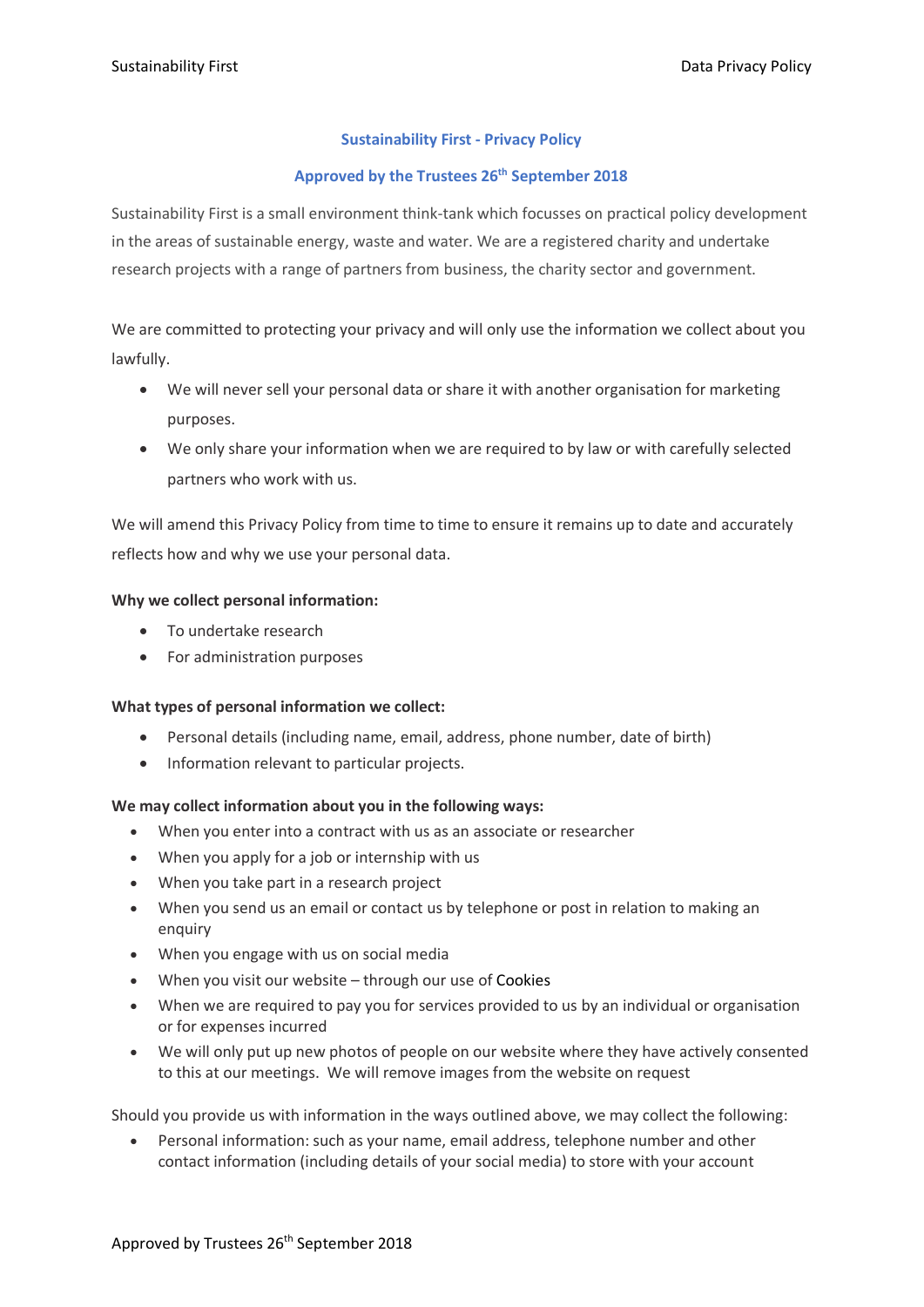- Financial details such as your bank details if we are making a payment to you, or you are making a payment to us
- Records of your correspondence with us, if you have contacted us

Sustainability First does not usually collect sensitive personal data such as health information, race, religious beliefs and political opinions. Where we do, we will display clear notices outlying why we have collected such information and why we need it.

### **Third Parties (other companies / organisations)**

We sometimes receive personal data about individuals from third parties in relation to activities we conduct as an organisation for example as part of a research project.

We may use a number of sources to carry out our work, including company and organisation websites, printed and online newspapers and publications.

When you interact or submit information to us, we may use it to:

- Perform tasks as identified
- Comply with applicable laws and regulations
- Provide you with the services, products or information you have asked for
- Record any contact we have with you for internal administrative purposes

We collect and use personal data such as work email addresses to communicate with individuals in a professional capacity.

We will only use your information within Sustainability First for the purposes for which it has been obtained. This may mean that we sometimes share data with UK Government Departments or businesses for whom we are providing research. Sustainability First will not share or sell your personal data with any third party for marketing purposes and you will not receive offers from other companies or organisations as a result of giving your details to us.

We may need to share your information with "data processors" such as the payroll bureau, finance or IT support companies. These "data processors" will only act under our instruction and we will not allow these organisations to use your data for their own purposes and will take care to ensure that they keep your data secure. These "data processors" have all shown compliance with the General Data Protection Regulation and we have records of their compliance. We will also comply with legal requests where disclosure is required or permitted by law, (for example, to government bodies for tax purposes or law enforcement agencies for the prevention and detection of crime, subject to such bodies providing us with a relevant request in writing).

### **Your rights** - **These include:**

- The right of access to a copy of the information we hold about you (a subject access request)
- The right to have your data erased (this does not apply where it is necessary for us to continue to use the data for a lawful reason)
- The right to have inaccurate data rectified
- The right to object to your data being used for marketing

### Please note there are exemptions to the rights above.

If you would like further advice or information on your rights or wish to submit a request, please write to us at: